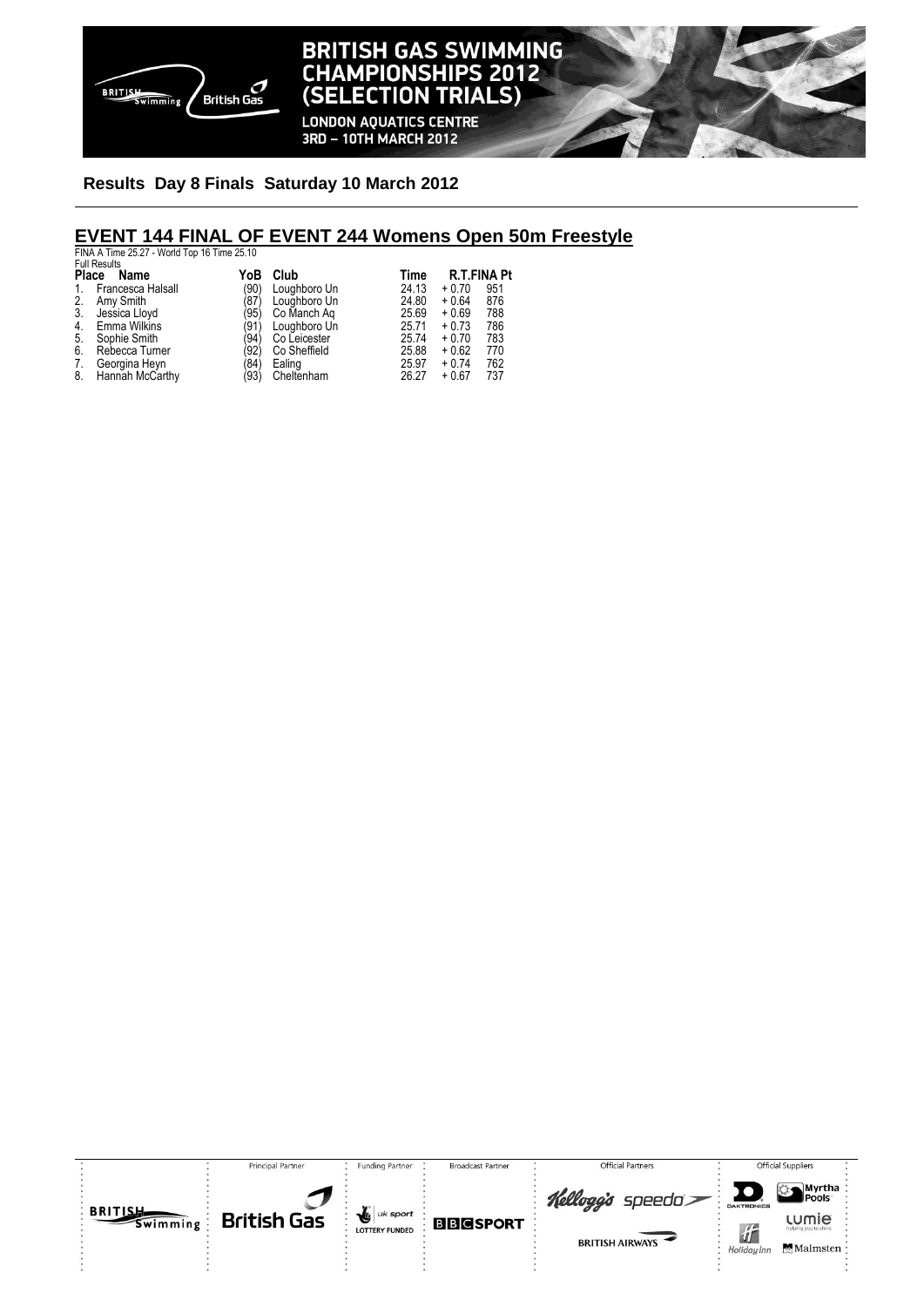

# **BRITISH GAS SWIMMING CHAMPIONSHIPS 2012** (SELECTION TRIALS)

**LONDON AQUATICS CENTRE** 3RD - 10TH MARCH 2012

#### **Results Day 8 Finals Saturday 10 March 2012**

# **EVENT 145 FINAL OF EVENT 45 Mens Open 1500m Freestyle**  FINA A Time 15:11.83 World Top 16 Time 15:07.10

|             | <b>Full Results</b>                      |                                |                                   |                                   |                                  |                                  |                                  |                                  |
|-------------|------------------------------------------|--------------------------------|-----------------------------------|-----------------------------------|----------------------------------|----------------------------------|----------------------------------|----------------------------------|
| Place<br>1. | Name<br>Daniel Fogg                      | YoB Club                       | (87) Loughboro Un                 | Time<br>14:55.30<br>$+0.71$       | <b>R.T.FINA Pt</b><br>932        |                                  |                                  |                                  |
|             | 50m 27.52                                | 100m 57.43                     | 150m 1:27.41                      | 200m 1:57.64                      | 250m 2:27.52                     | 300m 2:57.61                     | 350m 3:27.86                     | 400m 3:57.90                     |
|             | 27.52<br>450m 4:28.17                    | 29.91<br>500m 4:58.16          | 29.98<br>550m 5:28.08             | 30.23<br>600m 5:58.09             | 29.88<br>650m 6:27.93            | 30.09<br>700m 6:58.02            | 30.25<br>750m 7:28.11            | 30.04<br>800m 7:58.27            |
|             | 30.27<br>850m 8:28.35<br>30.08           | 29.99<br>900m 8:58.46<br>30.11 | 29.92<br>950m 9:28.44<br>29.98    | 30.01<br>1000m 9:58.50<br>30.06   | 29.84<br>1050m 10:28.59<br>30.09 | 30.09<br>1100m 10:58.70<br>30.11 | 30.09<br>1150m 11:28.42<br>29.72 | 30.16<br>1200m 11:58.30<br>29.88 |
|             | 1250m 12:28.23<br>29.93                  | 1300m 12:58.31<br>30.08        | 1350m 13:28.31<br>30.00           | 1400m 13:57.90<br>29.59           | 1450m 14:27.16<br>29.26          | 1500m 14:55.30<br>28.14          |                                  |                                  |
| 2.          | David Davies                             |                                | (85) Co Cardiff                   | 15:00.73<br>+ 0.81                | 915                              |                                  |                                  |                                  |
|             | 50m 27.83<br>27.83                       | 100m 57.88<br>30.05            | 150m 1:28.13<br>30.25             | 200m 1:58.02<br>29.89             | 250m 2:28.16<br>30.14            | 300m 2:58.15<br>29.99            | 350m 3:28.47<br>30.32            | 400m 3:58.57<br>30.10            |
|             | 450m 4:28.42<br>29.85                    | 500m 4:58.19<br>29.77          | 550m 5:27.86<br>29.67             | 600m 5:57.67<br>29.81             | 650m 6:27.57<br>29.90            | 700m 6:57.88<br>30.31            | 750m 7:28.27<br>30.39            | 800m 7:58.54<br>30.27            |
|             | 850m 8:29.08<br>30.54                    | 900m 8:59.50<br>30.42          | 950m 9:29.83<br>30.33             | 1000m 10:00.13<br>30.30           | 1050m 10:30.54<br>30.41          | 1100m 11:01.09<br>30.55          | 1150m 11:31.37<br>30.28          | 1200m 12:01.36<br>29.99          |
|             | 1250m 12:31.52<br>30.16                  | 1300m 13:02.01<br>30.49        | 1350m 13:31.98<br>29.97           | 1400m 14:02.24<br>30.26           | 1450m 14:32.38<br>30.14          | 1500m 15:00.73<br>28.35          |                                  |                                  |
| 3.          | Jack Burnell<br>50m 28.24                |                                | (93) Loughboro Un                 | $15:20.13 + 0.77$                 | 858                              |                                  |                                  |                                  |
|             | 28.24                                    | 100m 58.96<br>30.72            | 150m 1:29.31<br>30.35             | 200m 1:59.89<br>30.58             | 250m 2:30.26<br>30.37            | 300m 3:01.05<br>30.79            | 350m 3:31.39<br>30.34            | 400m 4:02.27<br>30.88            |
|             | 450m 4:32.83                             | 500m 5:03.56                   | 550m 5:34.10                      | 600m 6:04.89                      | 650m 6:35.39                     | 700m 7:06.17                     | 750m 7:36.77                     | 800m 8:07.54                     |
|             | 30.56<br>850m 8:38.06                    | 30.73<br>900m 9:08.91          | 30.54<br>950m 9:39.46             | 30.79<br>1000m 10:10.51           | 30.50<br>1050m 10:41.38          | 30.78<br>1100m 11:12.53          | 30.60<br>1150m 11:43.36          | 30.77<br>1200m 12:14.61          |
|             | 30.52                                    | 30.85                          | 30.55                             | 31.05                             | 30.87                            | 31.15                            | 30.83                            | 31.25                            |
|             | 1250m 12:45.51<br>30.90                  | 1300m 13:17.00<br>31.49        | 1350m 13:47.96<br>30.96           | 1400m 14:19.30<br>31.34           | 1450m 14:50.16<br>30.86          | 1500m 15:20.13<br>29.97          |                                  |                                  |
| 4.          | Lewis Smith                              |                                | (88) Warrender Ba                 | 15:24.33<br>+ 0.73                | 847                              |                                  |                                  |                                  |
|             | 50m 28.39                                | 100m 58.74                     | 150m 1:29.42                      | 200m 2:00.01                      | 250m 2:30.80                     | 300m 3:01.55                     | 350m 3:32.22                     | 400m 4:03.01                     |
|             | 28.39<br>450m 4:33.73                    | 30.35<br>500m 5:04.57          | 30.68<br>550m 5:35.48             | 30.59<br>600m 6:06.26             | 30.79<br>650m 6:37.29            | 30.75<br>700m 7:08.19            | 30.67<br>750m 7:39.09            | 30.79<br>800m 8:10.04            |
|             | 30.72                                    | 30.84                          | 30.91                             | 30.78                             | 31.03                            | 30.90                            | 30.90                            | 30.95                            |
|             | 850m 8:40.95<br>30.91                    | 900m 9:11.72<br>30.77          | 950m 9:42.81<br>31.09             | 1000m 10:13.81<br>31.00           | 1050m 10:44.76<br>30.95          | 1100m 11:15.78<br>31.02          | 1150m 11:47.08<br>31.30          | 1200m 12:18.49<br>31.41          |
|             | 1250m 12:49.98                           | 1300m 13:21.24                 | 1350m 13:52.53                    | 1400m 14:23.61                    | 1450m 14:54.47                   | 1500m 15:24.33                   |                                  |                                  |
| 5.          | 31.49<br>Joel Knight                     | 31.26                          | 31.29<br>(95) Millfield           | 31.08<br>15:24.92<br>$+0.73$      | 30.86<br>845                     | 29.86                            |                                  |                                  |
|             | 50m 28.29                                | 100m 59.12                     | 150m 1:29.64                      | 200m 2:00.48                      | 250m 2:30.72                     | 300m 3:01.44                     | 350m 3:32.10                     | 400m 4:02.87                     |
|             | 28.29                                    | 30.83                          | 30.52                             | 30.84                             | 30.24                            | 30.72                            | 30.66                            | 30.77                            |
|             | 450m 4:33.58<br>30.71                    | 500m 5:04.47<br>30.89          | 550m 5:35.44<br>30.97             | 600m 6:06.39<br>30.95             | 650m 6:37.33<br>30.94            | 700m 7:08.37<br>31.04            | 750m 7:39.41<br>31.04            | 800m 8:10.51<br>31.10            |
|             | 850m 8:41.48                             | 900m 9:12.74                   | 950m 9:43.83                      | 1000m 10:15.03                    | 1050m 10:46.22                   | 1100m 11:17.40                   | 1150m 11:48.64                   | 1200m 12:19.70                   |
|             | 30.97<br>1250m 12:50.82                  | 31.26<br>1300m 13:22.00        | 31.09<br>1350m 13:53.23           | 31.20<br>1400m 14:24.50           | 31.19<br>1450m 14:55.32          | 31.18<br>1500m 15:24.92          | 31.24                            | 31.06                            |
|             | 31.12                                    | 31.18                          | 31.23                             | 31.27                             | 30.82                            | 29.60                            |                                  |                                  |
| 6.          | <b>Richard Charlesworth</b><br>50m 27.99 | 100m 58.21                     | (88) Hatfield<br>150m 1:28.60     | 15:26.61<br>200m 1:59.10          | $+0.76$<br>840<br>250m 2:29.61   | 300m 3:00.61                     | 350m 3:31.69                     | 400m 4:02.94                     |
|             | 27.99                                    | 30.22                          | 30.39                             | 30.50                             | 30.51                            | 31.00                            | 31.08                            | 31.25                            |
|             | 450m 4:33.88<br>30.94                    | 500m 5:05.34<br>31.46          | 550m 5:36.30<br>30.96             | 600m 6:07.58<br>31.28             | 650m 6:38.52<br>30.94            | 700m 7:09.94<br>31.42            | 750m 7:41.14<br>31.20            | 800m 8:12.60<br>31.46            |
|             | 850m 8:43.73                             | 900m 9:15.13                   | 950m 9:46.49                      | 1000m 10:18.08                    | 1050m 10:49.45                   | 1100m 11:21.05                   | 1150m 11:52.54                   | 1200m 12:23.96                   |
|             | 31.13                                    | 31.40                          | 31.36                             | 31.59                             | 31.37                            | 31.60                            | 31.49                            | 31.42                            |
|             | 1250m 12:54.90<br>30.94                  | 1300m 13:25.87<br>30.97        | 1350m 13:56.36<br>30.49           | 1400m 14:27.31<br>30.95           | 1450m 14:57.41<br>30.10          | 1500m 15:26.61<br>29.20          |                                  |                                  |
| 7.          | <b>Thomas Sunter</b>                     |                                | (92) Co Sheffield                 | + 0.79<br>15:27.65                | 837                              |                                  |                                  |                                  |
|             | 50m 28.02                                | 100m 58.60<br>30.58            | 150m 1:29.07                      | 200m 1:59.64                      | 250m 2:30.29                     | 300m 3:00.91                     | 350m 3:31.44                     | 400m 4:02.24                     |
|             | 28.02<br>450m 4:32.94<br>30.70           | 500m 5:03.82<br>30.88          | 30.47<br>550m 5:34.62<br>30.80    | 30.57<br>600m 6:05.61<br>30.99    | 30.65<br>650m 6:36.52<br>30.91   | 30.62<br>700m 7:07.65<br>31.13   | 30.53<br>750m 7:38.80<br>31.15   | 30.80<br>800m 8:09.98<br>31.18   |
|             | 850m 8:41.09                             | 900m 9:12.18                   | 950m 9:43.19                      | 1000m 10:14.44                    | 1050m 10:45.53                   | 1100m 11:16.96                   | 1150m 11:48.42                   | 1200m 12:20.15                   |
|             | 31.11<br>1250m 12:51.64                  | 31.09<br>1300m 13:23.33        | 31.01<br>1350m 13:54.78           | 31.25<br>1400m 14:26.27           | 31.09<br>1450m 14:57.52          | 31.43<br>1500m 15:27.65          | 31.46                            | 31.73                            |
|             | 31.49                                    | 31.69                          | 31.45                             | 31.49                             | 31.25                            | 30.13                            |                                  |                                  |
| 8.          | Martin Cremin<br>50m 28.55               |                                | (91) StirlingSwim<br>150m 1:30.39 | $15:31.57 + 0.77$<br>200m 2:01.41 | 827<br>250m 2:32.42              | 300m 3:03.58                     | 350m 3:34.45                     | 400m 4:05.53                     |
|             | 28.55                                    | 100m 59.41<br>30.86            | 30.98                             | 31.02                             | 31.01                            | 31.16                            | 30.87                            | 31.08                            |
|             | 450m 4:36.49                             | 500m 5:07.80                   | 550m 5:38.78                      | 600m 6:09.87                      | 650m 6:40.95                     | 700m 7:12.28                     | 750m 7:43.36                     | 800m 8:14.77                     |
|             | 30.96<br>850m 8:46.01                    | 31.31<br>900m 9:17.30          | 30.98<br>950m 9:48.44             | 31.09<br>1000m 10:19.72           | 31.08<br>1050m 10:51.02          | 31.33<br>1100m 11:22.33          | 31.08<br>1150m 11:53.57          | 31.41<br>1200m 12:24.96          |
|             | 31.24                                    | 31.29                          | 31.14                             | 31.28                             | 31.30                            | 31.31                            | 31.24                            | 31.39                            |
|             | 1250m 12:56.39<br>31.43                  | 1300m 13:27.96<br>31.57        | 1350m 13:59.06<br>31.10           | 1400m 14:30.49<br>31.43           | 1450m 15:01.37<br>30.88          | 1500m 15:31.57<br>30.20          |                                  |                                  |